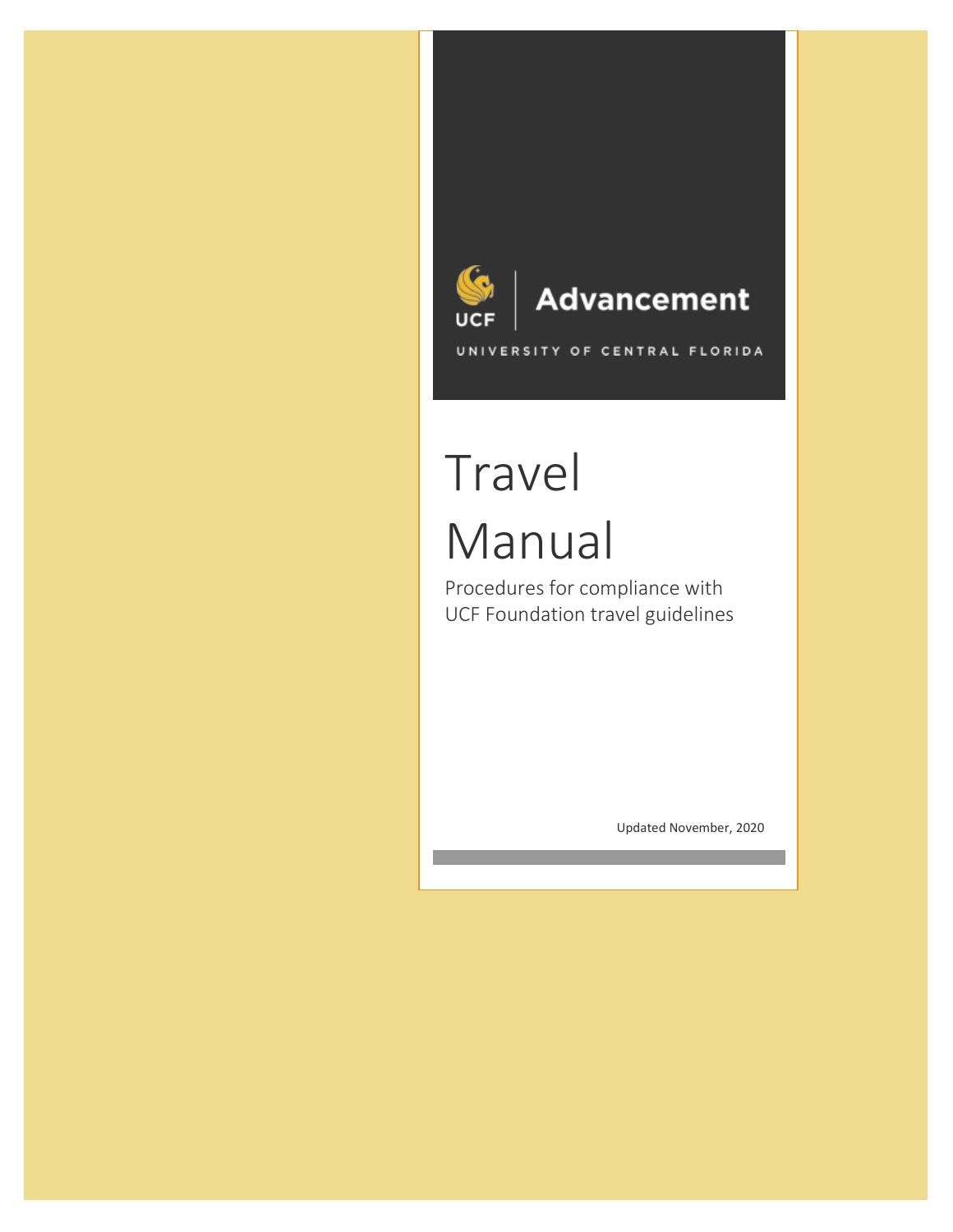# **Table of Contents**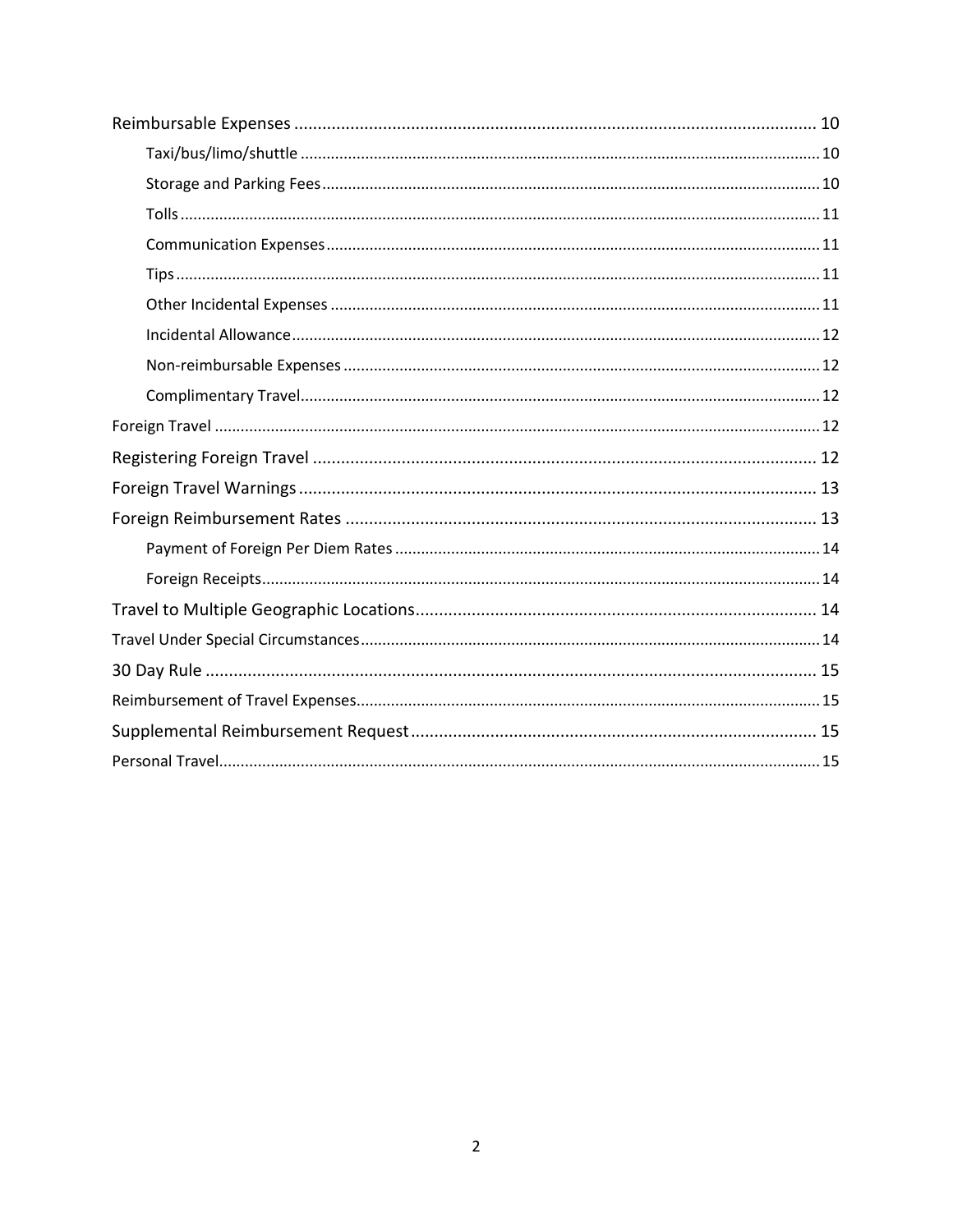# <span id="page-3-0"></span>Introduction

The intent of the travel manual is to familiarize university employees with the travel provisions of Florida Statute 112.061, Florida Administrative Code 69I-42, UCF policies 3-205.2 and UCF Foundation policies. It is the responsibility of the department or project to inform all travelers, both employee and non-employee, who will seek reimbursement from the foundation of the various travel requirements.

All facets of travel are to be by the most efficient and economical means. Travel reimbursement requests are processed by Foundation Finance and Accounting (FF&A) in compliance with Internal Revenue Code, Florida laws, university and foundation's policies and procedures. The Foundation is a 501(c)(3) not-for-profit entity and it is important that all travel expenses be directly related to the business purpose of the trip and evidenced by supporting documents. Additional documentation or justification may be required to support the reimbursement of expenses claimed. FF&A may make positive or negative adjustments to reimbursement requests, as necessary, to comply with applicable statutes, policies, and procedures.

If receipts described in the manual are unavailable, other forms of back-up may be permissible with justification so that reimbursement of the item can still take place. FF&A will make all reasonable efforts to approve reimbursement to the traveler.

Exceptions to the travel policy should be rare and must be approved by the Vice President or designee for the respective department. For administrative purposes, certain exceptions in de minimis values may be approved by the traveler's supervisor.

# <span id="page-3-1"></span>Travel Class

Per Florida Statute §112.061, travel is broken out into three classes:

| Class A Travel | Continuous travel of 24 hours or more away from official headquarters.                                           |
|----------------|------------------------------------------------------------------------------------------------------------------|
| Class B Travel | Continuous travel of less than 24 hours, which involves an overnight absence<br>from official headquarters.      |
| Class C Travel | Travel for short or day trips where the traveler is not away from his or her official<br>headquarters overnight. |

The foundation does not provide a subsistence allowance or per diem for Class C travel.

# <span id="page-3-2"></span>Travel Arrangements

Travelers must seek supervisor approval before making any travel arrangements. All individuals that possess a foundation credit card should utilize the business credit card for all travel arrangements.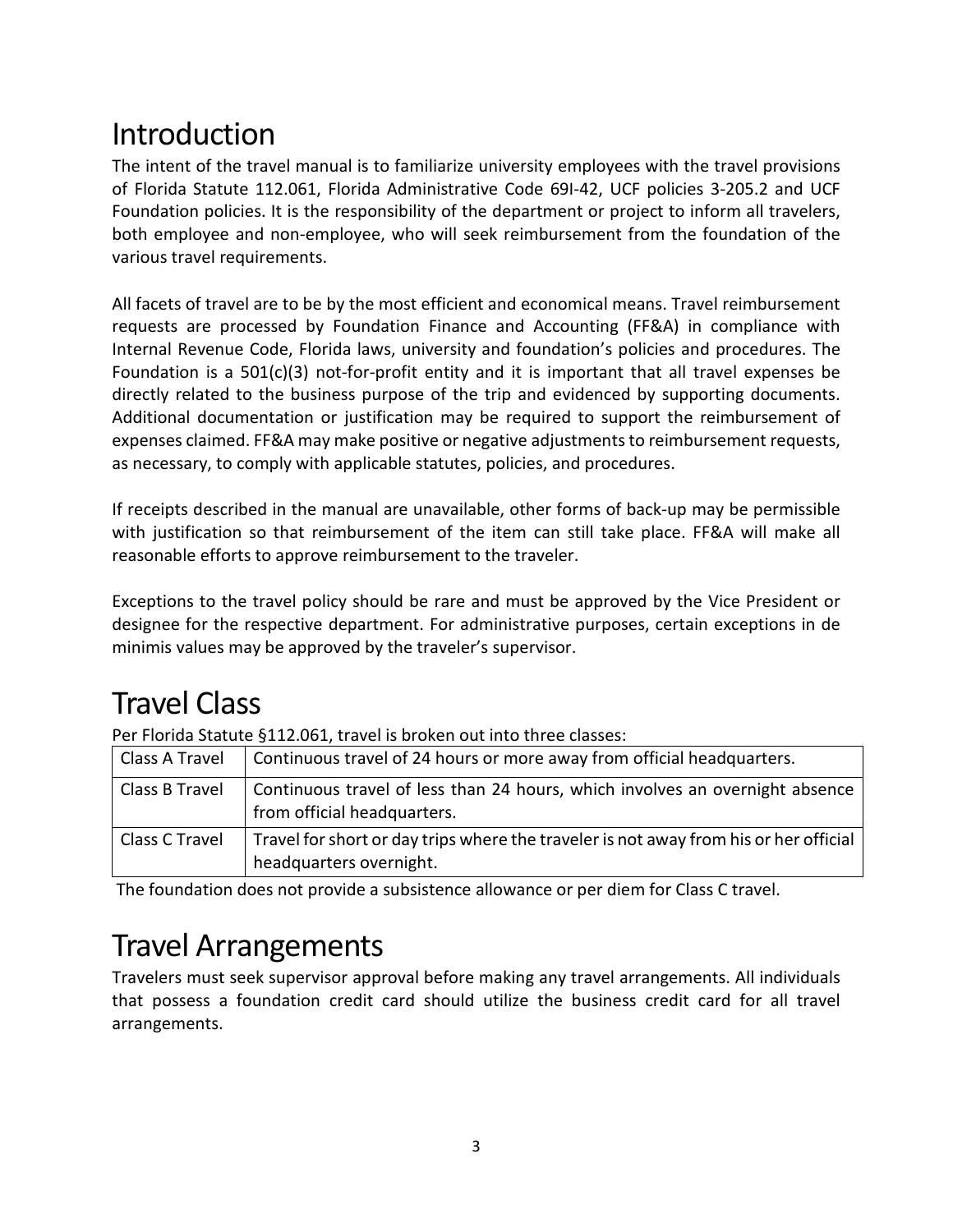# <span id="page-4-0"></span>**Airfare/Common Carrier**

Travelers are authorized to make their own travel arrangements. Airline tickets must be economy or coach class. An itemized paid receipt must be submitted, including all reasonable costs associated with economy or coach. Reasonable costs include, but are not limited to, baggage fees and seat selection fees. Seat selection fees include Southwest Airlines Early Bird Check-In.

# <span id="page-4-1"></span>Upgraded Airline Tickets

Travelers preferring to secure upgraded accommodations will be required to pay the difference between the non-refundable economy/coach rate and the upgraded rate. The cost of an upgraded ticket cannot be reimbursed unless justified in detail and approved by the Vice President or designee of the respective department and Foundation CFO.

First class transportation, or higher, is not allowed. Business class travel is only acceptable if at least one segment of the flight shown on the purchased tickets is nine hours or longer and fulltime business activity begins within 24 hours of arrival at the destination and/or return to headquarters. Cost considerations should be exercised when making reservations and must be approved by the appropriate individual within the department/project and the Vice President. Please be mindful that not all airlines use the terminology "Business Class." Business class is deemed to be the class between economy and first class. If a traveler has questions regarding allowable upgrades, they should contact the FF&A accounts payable team before booking the flight.

### <span id="page-4-2"></span>Changing or Cancelling Airline Tickets

Once a ticket has been purchased using foundation funds, it is the responsibility of the department/traveler to check with the airline regarding its policies on flight cancellations or changes. Any costs incurred to UCFF for changes to an airline ticket should be justified. If a trip is cancelled, the traveler is to return all unused airline tickets purchased by the university to the department with a memorandum explaining the cancellation of the trip. The traveler should submit both the original and revised ticket itineraries and receipts with their reimbursement request.

### <span id="page-4-3"></span>Receipts

A copy of the airline ticket itinerary showing the dates and time of arrival and departure, fare class and payment should be attached to the reimbursement request sent to FF&A.

### <span id="page-4-4"></span>Travel Time

A traveler is allowed up to three hours before a flight and up to two hours after a flight as travel time for both domestic and foreign travel. UCF business should begin the day of or the day following a traveler's arrival at his or her destination. The traveler should return to headquarters the day of or the day following the end of business.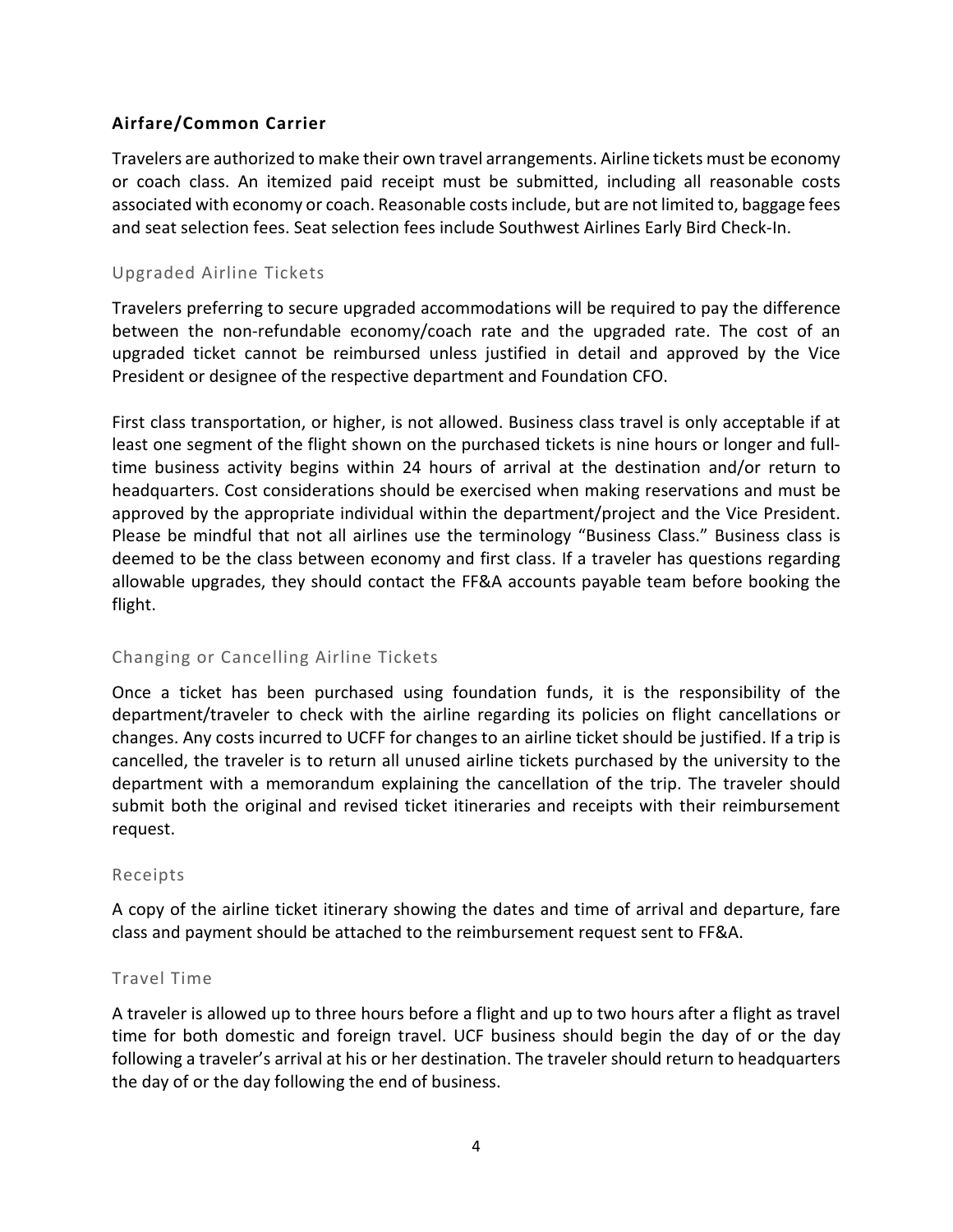# <span id="page-5-0"></span>**Vehicle Rental**

The state of Florida has a contract with Avis/Budget brands. Avis/Budget should be the rental agency of choice when booking a rental car in the United States, including Hawaii, Alaska, and Puerto Rico.

#### <span id="page-5-1"></span>Reservations

Reservations should be made using the Avis or Budget reservations website. Renters should use the appropriate Avis Worldwide Discount (AWD) or Budget Corporate Discount (BCD) code at the time of the reservation to receive the contracted rates shown on the [price sheet:](https://www.dms.myflorida.com/content/download/150465/1002273/file/Rental%20Vehicles%20Price%20Sheet.pdf)

| <b>Brand</b> | <b>Business Use Rentals</b> | <b>Leisure Use Rentals</b> |
|--------------|-----------------------------|----------------------------|
| Avis (AWD)   | A113400                     | S954700                    |
| Budget (BCD) | T417600                     | T118900                    |

Avis reservation website:<https://www.avis.com/en/home> Budget reservation website:<https://www.budget.com/en/reservation/make-reservation>

Reservations can also be made by contacting the Avis/Budget toll-free number; renters should be prepared to provide the AWD or BCD shown above when making a reservation:

STATE OF FLORIDA RESERVATION DESK**:** 800-338-8211

### <span id="page-5-2"></span>Vehicle Classes

Under normal travel conditions, the following vehicle sizes should be used. If there is to be an exception, a justification is required when submitting the Travel Reimbursement Form. Foundation regulations do permit exceptions for medical reasons (on a case by case basis).

| <b>Vehicle Classes</b> |                   |  |  |
|------------------------|-------------------|--|--|
| Compact                | $1 - 2$ travelers |  |  |
| Intermediate           | $3 - 4$ travelers |  |  |
| <b>Full Size</b>       | 5 travelers       |  |  |
| Mini Van               | $5 - 7$ travelers |  |  |
| Passenger Van          | 8+ travelers      |  |  |

<span id="page-5-3"></span>Account Service Representative

The state of Florida's Avis/Budget account service representative is Raylene Clegg, [floridahelp@avisbudget.com](mailto:floridahelp@avisbudget.com) OR 800-525-7521.

<span id="page-5-4"></span>Avis/Budget State Contract Number

78111808-20-1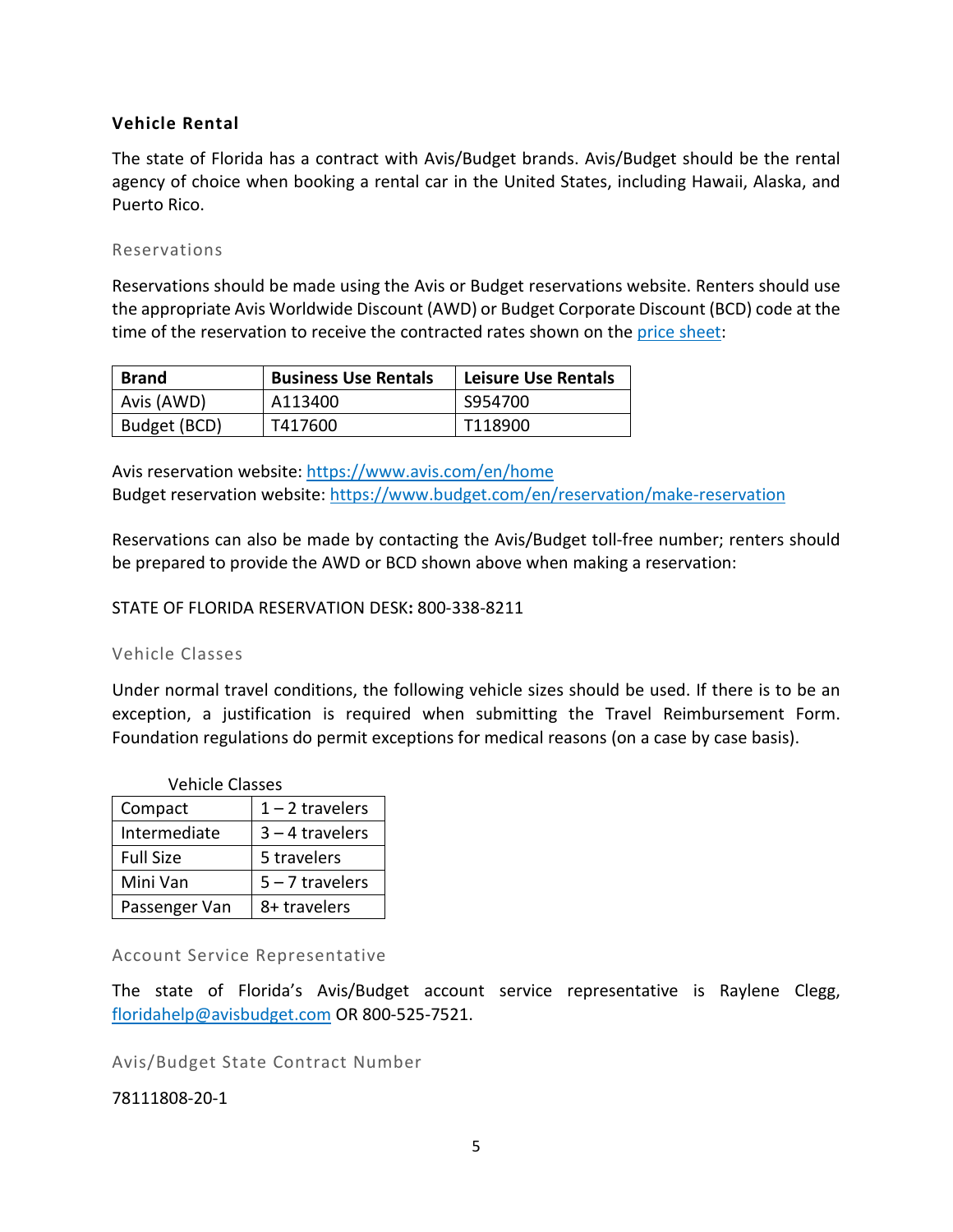# <span id="page-6-0"></span>Collision Damage Waiver (CDW)

Following are the guidelines for CDW reimbursement:

- A traveler will not be reimbursed for accepting CDW when using the State of Florida contract as this coverage is included in the contracted price.
- When circumstances require the use of another vehicle rental agency, CDW should be accepted and will be reimbursed.
- When travelling outside the United States, CDW should always be accepted regardless of the rental agency used.

# <span id="page-6-1"></span>Personal Accident Insurance (PAI)/ Additional Liability Insurance (ALI)

Travelers should not secure this coverage if traveling using the State of Florida contract with Avis/Budget in the U.S. However, travelers shall secure this insurance and will be reimbursed for all other rentals.

### <span id="page-6-2"></span>Accidents

The rental contract includes 100% coverage for all collision damage to vehicles. Promptly take the following actions concerning vehicle accidents:

- (a) Obtain a police report
- (b) Report the accident to rental vendor
- (c) Advise the traveler's UCF Department who should advise UCF Compliance, Ethics, and Risk Office at 407-823-6263.
- (d) When using Foundation funds, notify UCF Foundation CFO's office at [foundationaccounting@ucf.edu](mailto:Ashley.McConnell@ucf.edu)
- (e) If a UCF employee is injured, follow the University's policy and contact Human Resources at 407-823-2771.

<span id="page-6-3"></span>Use of Rental Vehicles Other Than Avis/Budget When Renting in U.S.

This contract does not prohibit the use of rental vehicles that have lower net rates, inclusive of primary insurance coverage, including required payment for Collision Damage Waiver, Loss Damage Waiver, Personal Accident insurance, or when the contract vendor cannot provide vehicles, or when due to travel time or distance to contractor's rental location, it is not cost effective and/or practical to use vehicles provided by contractor.

NOTE: Purchase of Collision Damage Waiver, Loss Damage Waiver and Personal Accident Insurance is required and is reimbursable if a vehicle is not rented through the State of Florida contract with Avis/Budget in the U.S.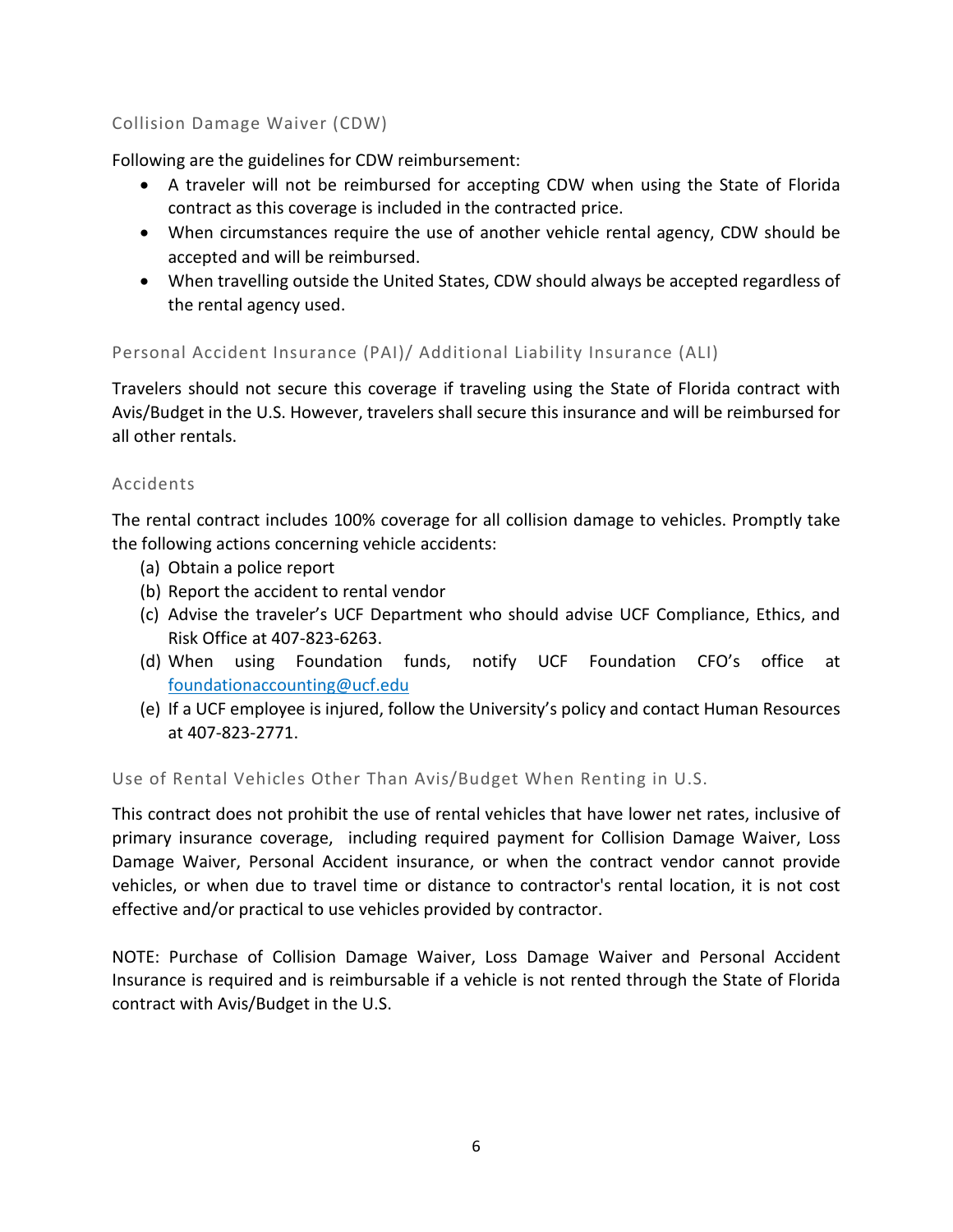### <span id="page-7-0"></span>Other Requirements When Renting a Vehicle

### *Mandatory Seat Belt Use*

All seated occupants of Foundation rented vehicles are required to utilize the seat belt or restraint system provided.

# *Parking and Other Traffic Violations*

Parking and other traffic violations are the sole responsibility of the driver. The rental agency, the UCF Foundation, the State of Florida, and UCF are not liable.

# *Receipts*

The traveler should obtain a copy of the receipt from the rental agency at the time the vehicle is returned and attach it to the reimbursement form when submitted to UCF Foundation Accounts Payable.

# *Reimbursement for Fuel Purchased*

For business purpose travel when using a rental vehicle, gasoline receipts should be turned in with the traveler's Travel Reimbursement Form and the cost is to be included as an incidental expense. It is recommended that the traveler fill the tank before returning the vehicle to Avis/Budget or another rental agency.

# *Valid Driver's License*

Employees are required to have a valid driver's license when operating a vehicle related to university or foundation business and are expected to operate the auto in a safe and defensive driving manner in accordance with the law.

# <span id="page-7-1"></span>**Lodging**

### <span id="page-7-2"></span>50 Mile Rule

A traveler may not claim reimbursement for meals or lodging for overnight travel within 50 miles of the traveler's headquarters or residence, whichever is closer to the traveler's destinations, unless approved by the vice president or provost.

### <span id="page-7-3"></span>Hotel Accommodations

Lodging expenses qualify for reimbursement of a standard room at a single-occupancy rate and must be substantiated by itemized paid receipts. Lodging rates should be reasonable for the area of the country in which the travel occurs. A traveler may not be paid for more than one lodging expense per night. Reimbursements are paid based on actual lodging expenses.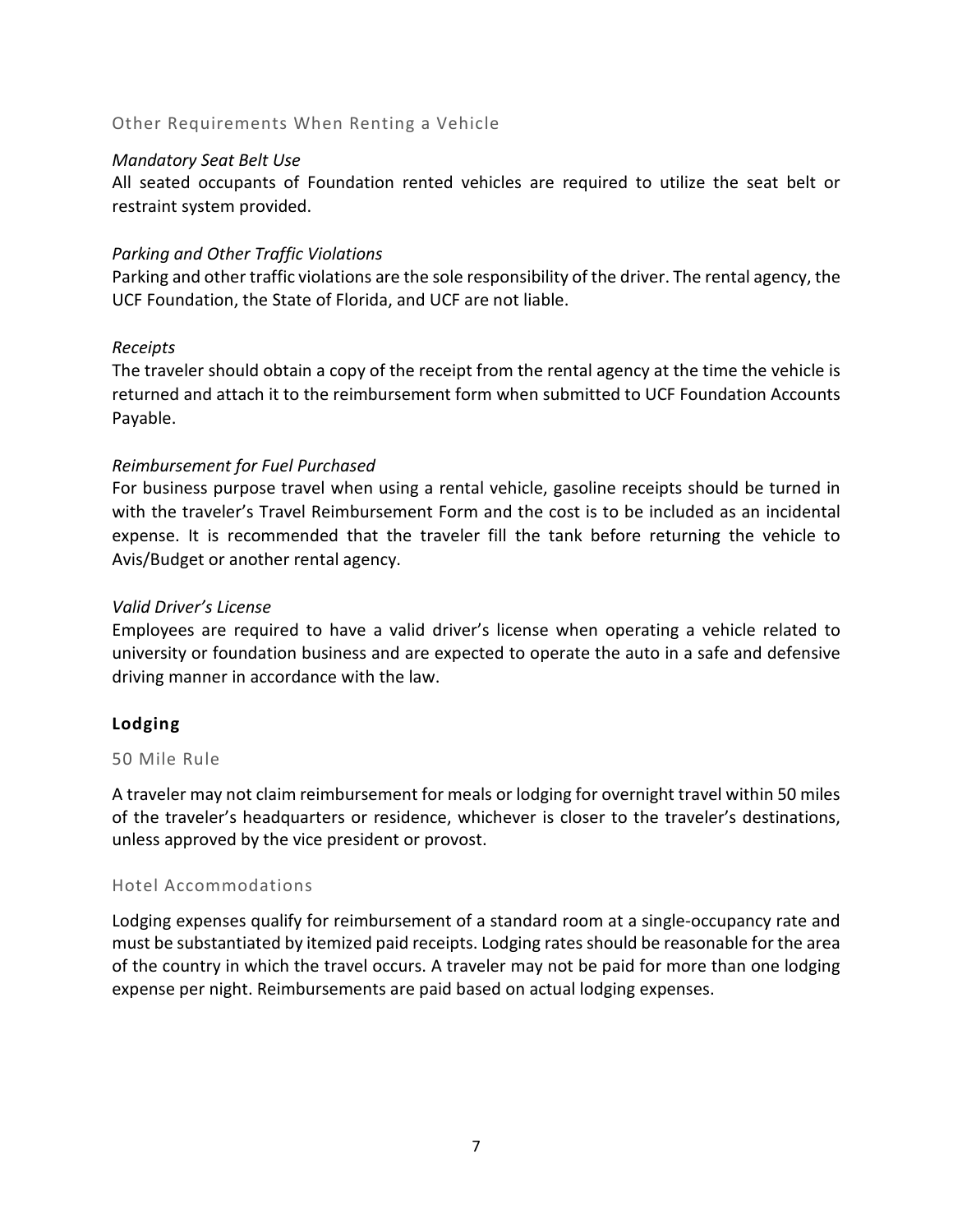# <span id="page-8-0"></span>**Conferences and Conventions**

Travelers attending a conference should submit the following documentation along with their reimbursement request: registration form, a receipt showing the registration payments and the conference agenda or conference information showing the conference location, conference dates, and what is included in the cost of registration (e.g. meals, lodging, etc.).

# <span id="page-8-1"></span>Registration Fees

Advance payment of registration fees to attend a conference, convention, or other event is frequently required prior to the date of the event. Where possible such expense should be paid using the Foundation corporate credit card or the university P-card.

If the registration is paid by the traveler, the cost of registration should be included on the travel reimbursement voucher in the incidental expenses' column.

Travelers may not claim meals and/or lodging expenses that are included in the registration fee, even if the traveler decides not to eat the meals. Dietary needs should be addressed with the conference at the time of registration. The traveler should confirm with the conference that alternative meals will be provided. The cost of a meal function or special event that is not included in the registration fee may be reimbursed if a business justification for attending is provided.

# <span id="page-8-2"></span>**Meetings**

Travelers attending a meeting should provide a copy of the meeting agenda along with their reimbursement request. If the meeting did not include an agenda, the traveler's supervisor will be responsible for ensuring a valid business purpose of the expense, which is indicated by supervisor's approval on the reimbursement request form.

# <span id="page-8-3"></span>**Travel Exceptions**

When customarily approved travel methods are not available, the traveler must document the justification for not following state, university, or foundation travel guidelines. Examples of appropriate supporting documentation to be provided along with the justification include screenshots of available travel options at the time of booking. University regulations permit exceptions for medical reasons, on a case by case basis. A memo of approval from the UCF Office of Institutional Equity (OIE) should be attached to the Reimbursement Voucher. Failure to provide supporting documents with the exception justification will result in a denial of the exception.

# <span id="page-8-4"></span>Use of Personal Vehicle

The cost of operation, maintenance, and ownership of a personal vehicle is the responsibility of the traveler. The foundation is not authorized to reimburse a traveler for repairs or other related costs incurred while traveling on official business. A traveler may not claim a reimbursement for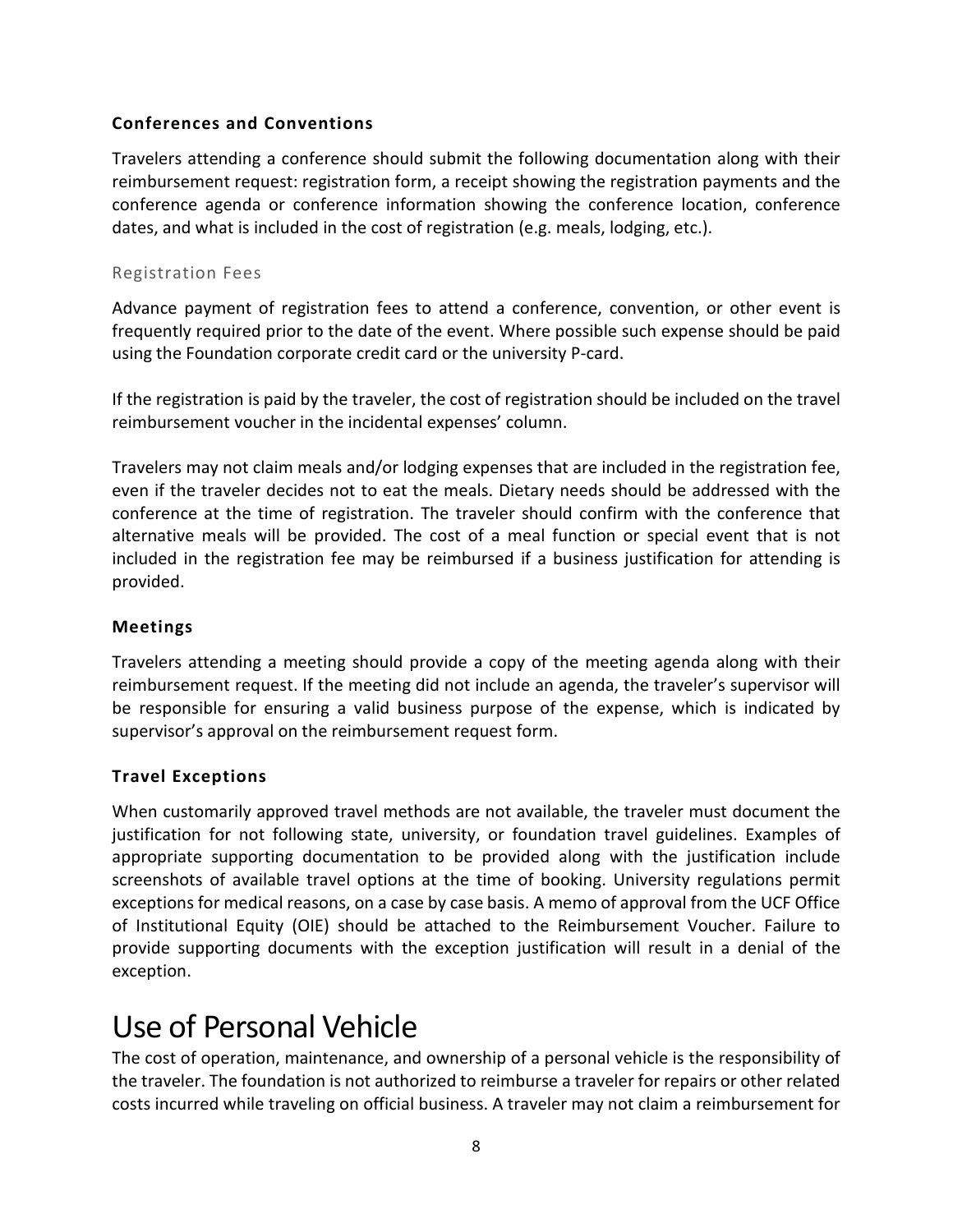transportation expenses when the traveler is transported by another individual. A traveler cannot claim mileage from the traveler's home to their place of employment.

# <span id="page-9-0"></span>**Mileage Allowance**

Travelers using a personal vehicle are authorized to be reimbursed at a rate of \$0.445 per mile. If a traveler chooses to drive rather than fly, the amount of the reimbursement is limited to the amount it would have cost to fly, in accordance with Florida Statute 112.061. Supporting documentation must be attached to the reimbursement request showing the comparable transportation costs.

# <span id="page-9-1"></span>Computing Mileage

When traveling for a work assignment other than to your primary work location the traveler will be reimbursed actual miles traveled and tolls paid. If a family member drives you to the airport in your personal vehicle, round trip mileage and tolls from the traveler's residence to the airport are permissible.

Traveling between the employee's residence and primary work location is considered personal mileage and will not be reimbursed. The supervisor is responsible for ensuring proper mileage calculation for business purpose.

# <span id="page-9-2"></span>**Insurance**

Employees who travel on university or Foundation business in their personal vehicle are primarily liable for any losses. Employees are responsible for paying any deductibles required by their insurance company. In order to comply with risk management underwriting guidelines, all employees who use their personal vehicle for university or Foundation business must maintain the minimum level of insurance required by Florida law.

# <span id="page-9-3"></span>Per Diem and Meal Allowances

A traveler will be eligible for meal allowances when travel takes place overnight. Trip return must be at least 24 hours after departure.

Meals will be reimbursed based on actual receipts submitted, or per diem. Per diem meals are paid as follows:

- Breakfast \$6, Lunch \$11, and Dinner \$19. Receipts are not required for per diem reimbursements.
- If a traveler hosts a business meal with donors or outside constituents, the traveler will be reimbursed for the actual expense, in accordance with the Foundation's Meals for Business Meetings and Banquet/Reception Events policy.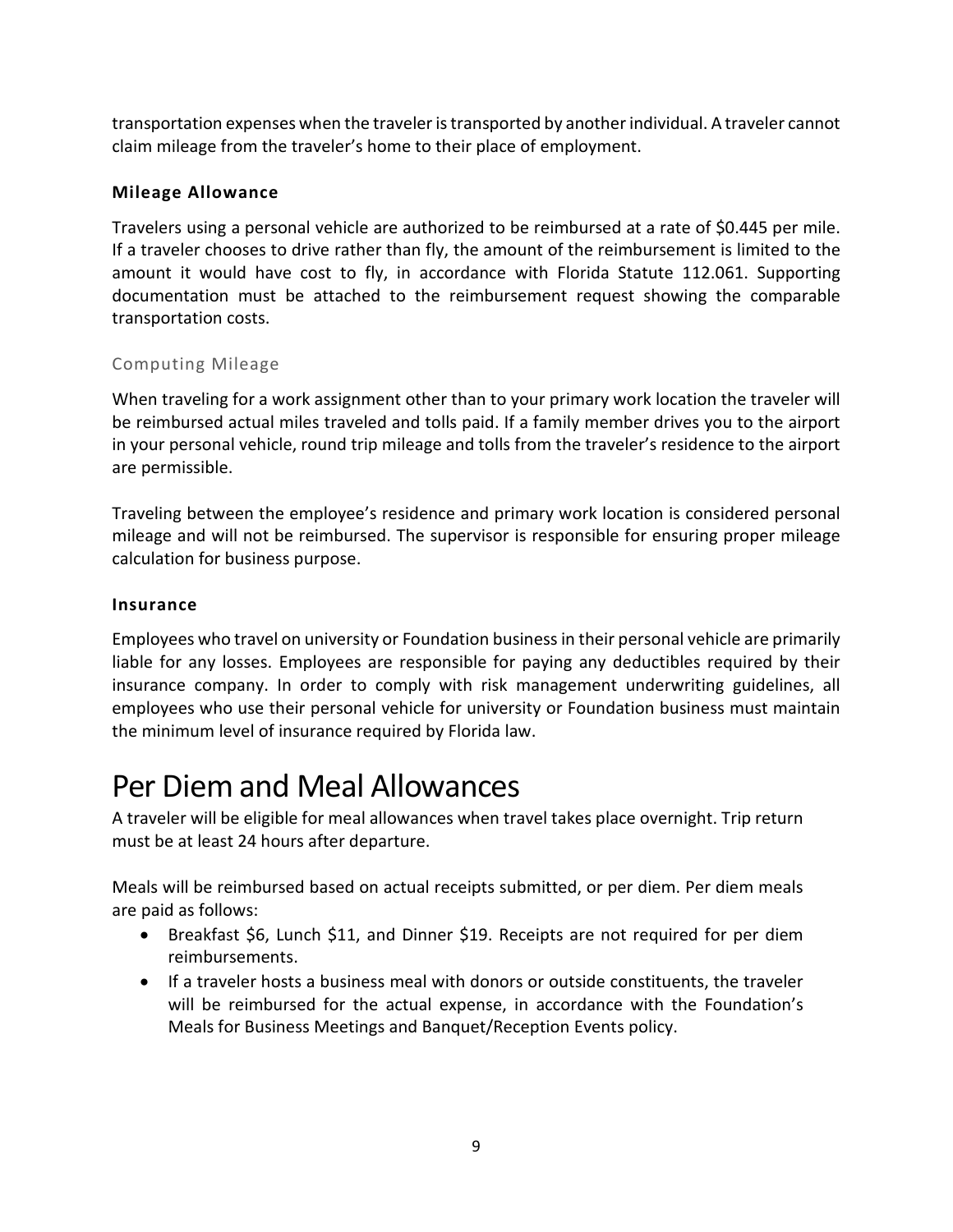The meal allowance is based on the following schedule:

| Day of Departure |                                |
|------------------|--------------------------------|
| <b>Breakfast</b> | When travel begins before 6AM  |
| Lunch            | When travel begins before noon |
| Dinner           | When travel begins before 6PM  |

| Day of Return    |                            |
|------------------|----------------------------|
| <b>Breakfast</b> | When travel ends after 8AM |
| Lunch            | When travel ends after 2PM |
| Dinner           | When travel ends after 8PM |

A traveler claiming less than the full meal allowance or per diem authorized by Section 112.061(6), Florida Statutes, should include on his travel voucher a statement that he understands that he is entitled to the full meal allowance provided by law but has voluntarily chosen to claim a lesser amount.

# <span id="page-10-0"></span>Incidental Travel Expenses

Travelers may be reimbursed for expenses that are incurred in addition to authorized meals and lodging or per diem. Receipts must be attached to the reimbursement voucher.

# <span id="page-10-1"></span>**Lost Receipts**

If the required receipt is not available, the traveler should attach a signed statement to the travel reimbursement certifying that an expense was incurred and should include the type of expense, the date incurred, the amount, and supervisor's written acknowledgment. Keep in mind that reimbursement without a receipt is not guaranteed.

# <span id="page-10-2"></span>**Reimbursable Expenses**

When a traveler is claiming a reimbursement for incidental expenses, the following documentation should be attached to the reimbursement voucher.

# <span id="page-10-3"></span>Taxi/bus/limo/shuttle

Receipts are required for taxi, bus, limo, and shuttle charges over \$25. Gratuities will only be reimbursed up to 15 percent of the fare, rounded up to the nearest dollar. Reimbursements for transportation expenses under \$25 without a receipt is inclusive of gratuities.

### <span id="page-10-4"></span>Storage and Parking Fees

Receipts are required for storage or parking fees more than \$25. Valet parking is reimbursable only if self-parking is not available.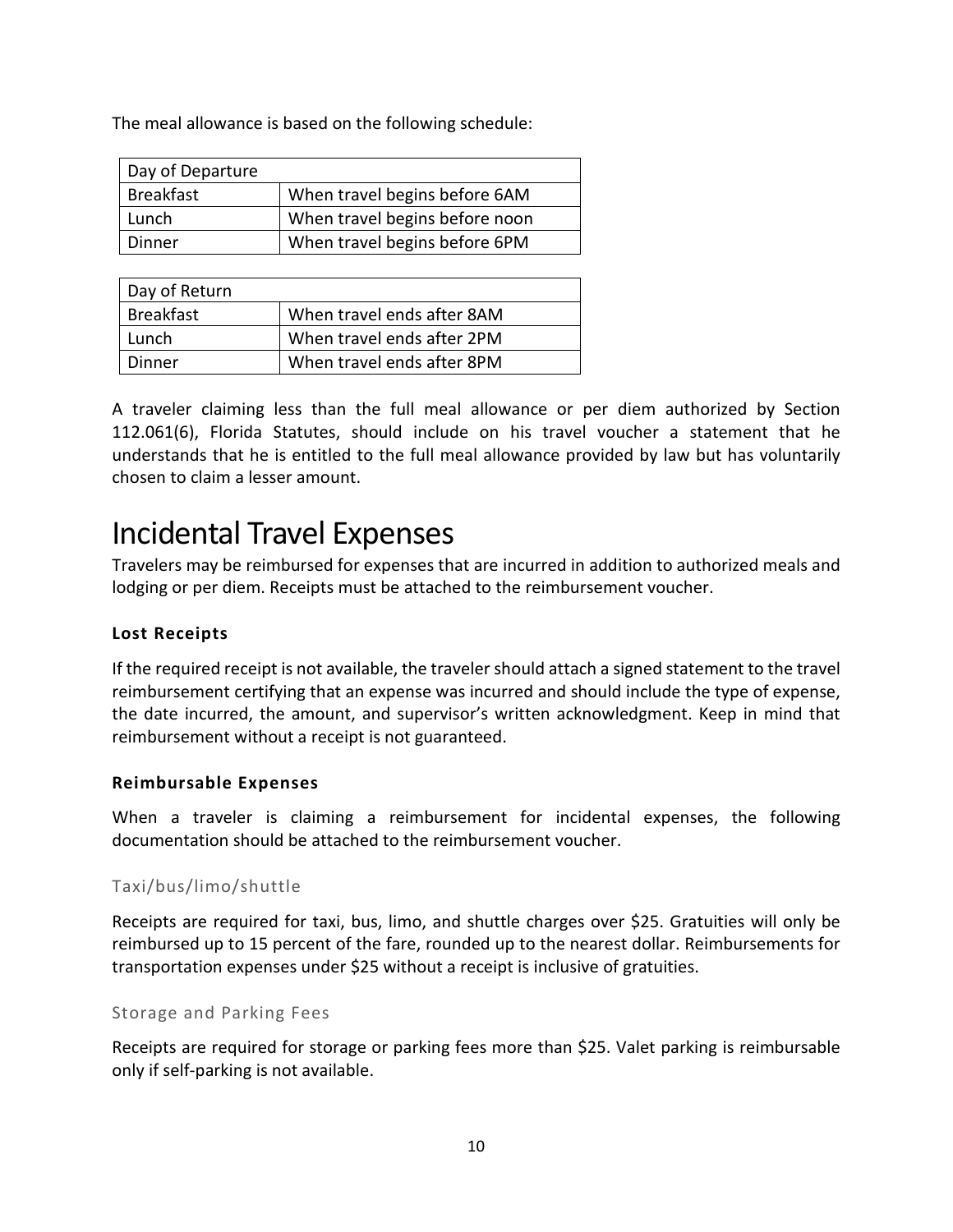# <span id="page-11-0"></span>Tolls

Receipts are required for tolls in excess of \$25 per day. A toll calculation from the tolling authority's website is acceptable for tolls under \$25.

# <span id="page-11-1"></span>Communication Expenses

A statement that any communication expense being claimed, including Internet service, was for university business should be attached to the reimbursement voucher. Communication expenses incurred to contact the traveler's family or other non-business purposes are not eligible for reimbursement.

#### <span id="page-11-2"></span>Tips

Reasonable tips and gratuities may be reimbursed as follows:

- Actual tips paid to a taxi/bus/limo/shuttle service may not exceed 15 percent of the fare, rounded up to the next dollar. Receipts are required for any amount greater than \$25.
- Actual tips paid for mandatory valet parking, which was necessary in the performance of business, not to exceed \$1 per occurrence.
- Actual portage charges paid, not to exceed \$1 per bag or \$5 per occurrence.

### <span id="page-11-3"></span>Other Incidental Expenses

The following incidental traveling expenses may be reimbursed upon submitting a receipt:

### *Laundry and Pressing*

When official business is more than seven days, and such expenses are necessarily incurred to complete the official business portion of the trip.

### *Passport and Visa Fees*

When required for travel on official business.

### *Fees for Traveler's Checks and Currency Exchange Fees*

Fees charged to purchase traveler's checks/exchange currency for foreign travel expenses that are part of official business.

### *Maps*

Cost of maps necessary for conducting official business.

### *Gasoline*

Gasoline purchases for rental or university vehicles.

#### *Miscellaneous*

Purchases of goods or services that are necessary for official business.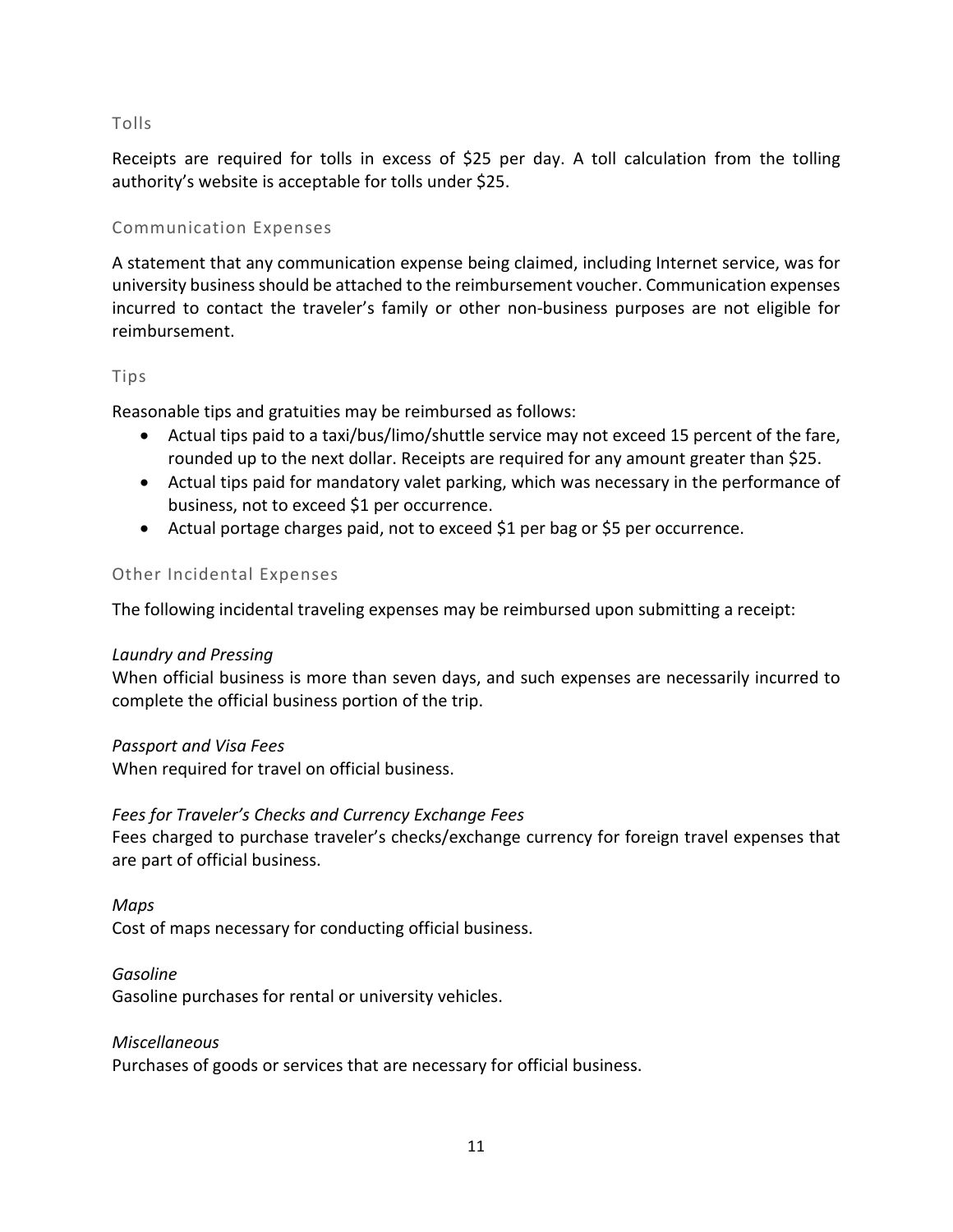# <span id="page-12-0"></span>Incidental Allowance

A traveler may be reimbursed for other incidental expenses, without a receipt, not to exceed \$25 per trip. This can include, for example, additional gratuities or the purchase of snacks and non-alcoholic beverages at your hotel. Written acknowledgement by the traveler's supervisor must be provided with the reimbursement request.

# <span id="page-12-1"></span>Non-reimbursable Expenses

The following are examples of travel expenses that are not reimbursable:

personal travel insurance, rental car insurance options when using Avis/Budget domestically, personal phone calls, personal expenses, gas for a personal vehicle, mileage between home and official place of work, parking fines, traffic tickets, room services, movie rentals, alcoholic beverages, loss or damage to personal items and tips for hotel cleaning staff.

# <span id="page-12-2"></span>Complimentary Travel

A traveler is not authorized to be reimbursed by the foundation for any expenses that were provided by another source, reimbursed by a third party or which were included as part of a registration fee.

# <span id="page-12-3"></span>Foreign Travel

State of Florida laws and foundation policies described in this manual apply equally to travelers visiting foreign countries, except for the rate authorized for meals and lodging. The state of Florida authorizes the same rate that is established by the Federal Government for foreign travel. These rates are updated on the first of every month. This information can be obtained from the [U.S. Department of State's Foreign Per Diem website.](https://aoprals.state.gov/content.asp?content_id=184&menu_id=78) Travelers will also need to reference Appendix B on the Department of State's Foreign Per Diem page to see the breakdown of foreign meals and incidentals. A copy of the per diem rate for the location as well as the applicable portion of the breakdown between foreign meals and incidentals chart should be attached to the reimbursement voucher. The foreign per diem rates should reflect the rates for the dates of travel. Foreign currency conversions should be obtained from the [Oanda](https://www1.oanda.com/currency/converter/) currency converter website and attached to the voucher. If a currency conversion was done on the credit card the charge was made on, that can be included in lieu of the Oanda conversion calculation.

# <span id="page-12-4"></span>**Registering Foreign Travel**

When traveling outside the United States, you must register each trip with the UCF Travel [Registry through UCF Global.](https://www1.oanda.com/currency/converter/) Travel, accident, and sickness insurance is provided by the university to all faculty and staff traveling abroad on university business. However, this coverage is not effective until a trip is registered. This insurance provides emergency medical; evacuations for medical, military, or political unrest and natural disasters; repatriation and accidental death and dismemberment benefits. Additional information regarding travel insurance can be found at the website for the [UCF Compliance, Ethics, and Risk Office.](https://compliance.ucf.edu/enterprise-risk-management/insurance/travel-insurance/)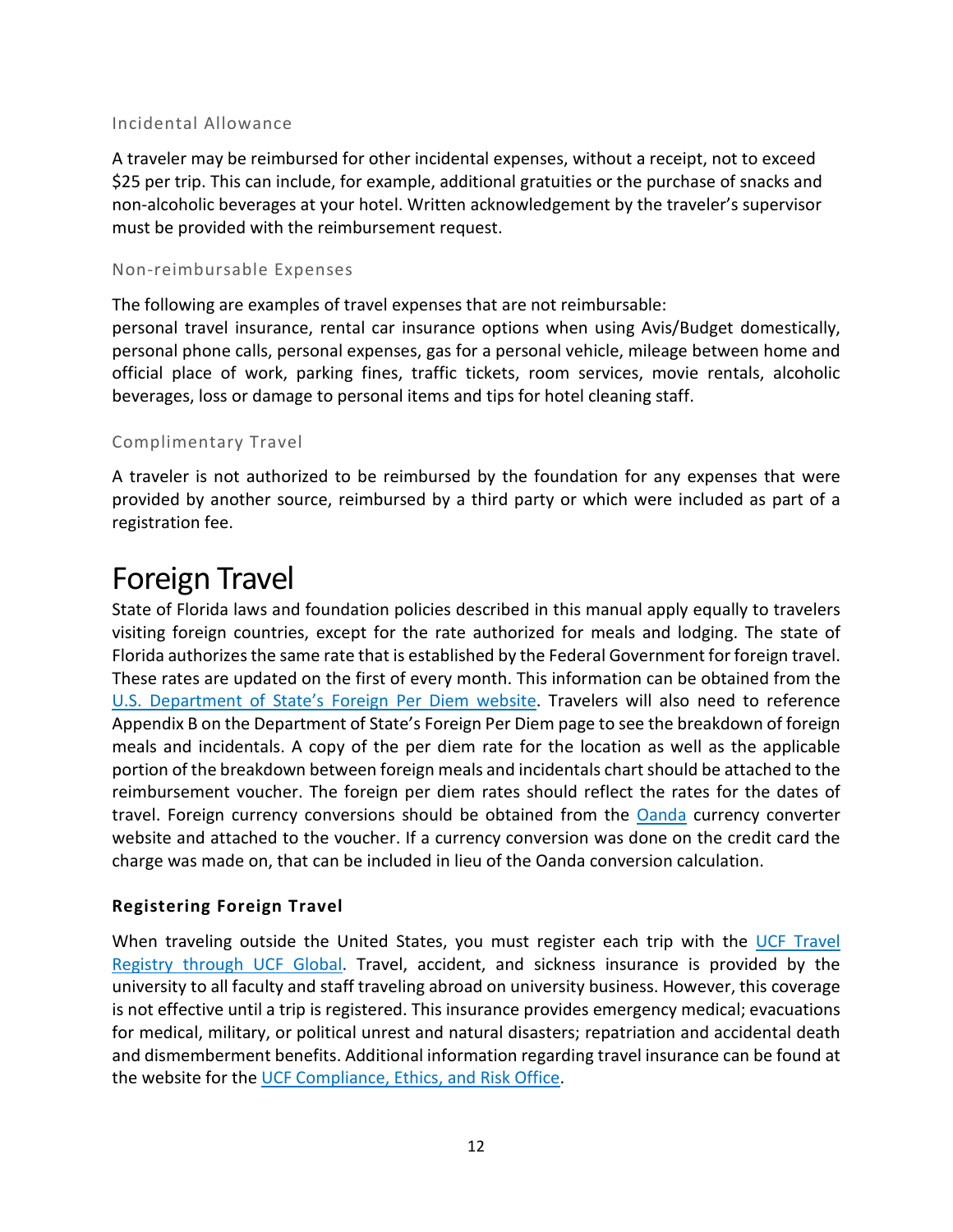When registering a trip, all travel destinations should be included in your itinerary. This includes destinations that are for personal travel and not reimbursable as university business. Coverage may be provided by the travel accident and insurance policy. For example, you are attending a conference in Germany. You decide to stay an additional five days to vacation in France. Though your travel in France is not reimbursable since it is personal in nature, you may still have coverage under the travel insurance policy for the personal deviation.

# <span id="page-13-0"></span>**Foreign Travel Warnings**

When traveling to a foreign country, it is of the utmost importance that the traveler be aware of the U.S. Department of State travel warnings by calling the hotline for American travelers at 888- 408-4747. It is also recommended that the travelers know the location of the U.S. Embassy and U.S. Consulate General Offices. Travel is not allowed, under any circumstances, to areas that the U.S. Department of State considers a "terrorist state." For current information regarding travel advisories, travelers should visit the [U.S. Department of State's Travel Advisory](https://travel.state.gov/content/travel/en/traveladvisories/traveladvisories.html) website.

# <span id="page-13-1"></span>**Foreign Reimbursement Rates**

Foreign travel reimbursements are based on actual lodging and foreign meal per diem or the \$80 State of Florida per diem rate. The State Department's foreign lodging rates are the maximum allowable reimbursement rates, unless staying at the conference (or organized activity equivalent to a conference) hotel. Hotel receipts are required when requesting reimbursement for foreign hotel stays. The foreign per diem rate by location can be located on the State Department's [website.](https://aoprals.state.gov/content.asp?content_id=184&menu_id=78) This site includes the maximum lodging reimbursement rates as well as the allowable meal per diem rates. Since the State of Florida allows for the payment of incidental expenses in addition to the payment of per diem for meals, the amount established by the Federal Government as incidental expenses should be deducted from the per diem for meals and incidental expenses (M&IE) to arrive at the university's allowable foreign rate since Florida Statute allows for the reimbursement of incidental expenses. A breakdown of foreign meals and incidentals can also be found at the [State Department's website.](https://aoprals.state.gov/content.asp?content_id=184&menu_id=78)

| Foreign Per Diem Example                |       |
|-----------------------------------------|-------|
| London, UK                              |       |
| Lodging                                 | \$299 |
| Meals& Incidental Expenses (M&IE)       | \$183 |
| <b>Federal Maximum Rate</b>             | \$482 |
| <b>M&amp;IE Detail</b>                  |       |
| <b>Breakfast</b>                        | \$27  |
| Lunch                                   | \$46  |
| Dinner                                  | \$73  |
| Incidentals                             | \$37  |
| Total                                   | \$183 |
| <b>UCF Allowable Per Diem for Meals</b> | \$146 |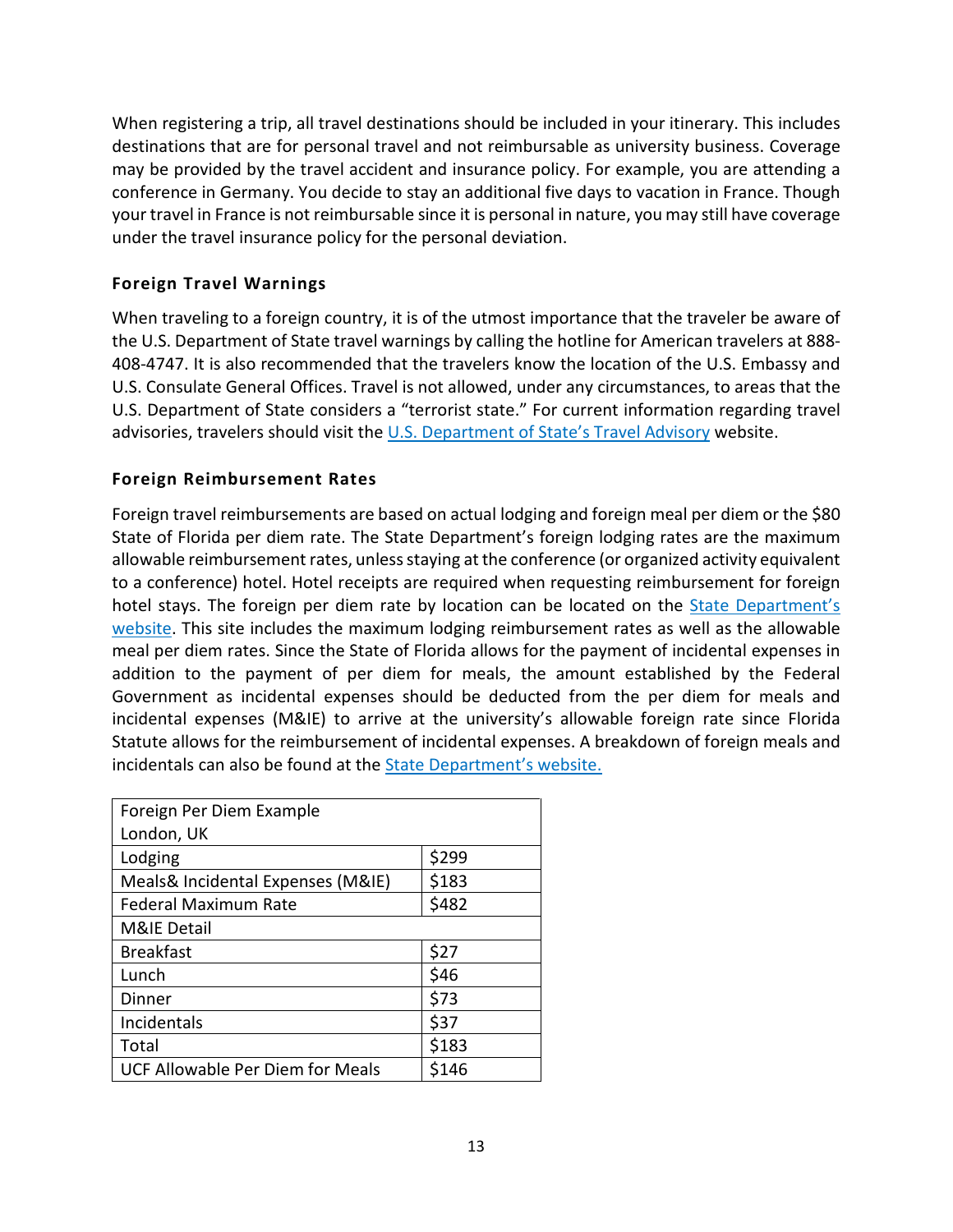Travelers may be reimbursed for the actual lodging or \$80 per diem cost. The State of Florida per diem rate may not be combined with reimbursement of foreign travel costs pursuant to the allowances under the federal guidelines for the same travel day. The two methods of reimbursement, state per diem and foreign allowances, cannot be claimed on the same travel day. Actual hotel expenses may not exceed the federal foreign per diem rate for that location unless staying at a conference hotel. A conference hotel booked using the conference rate will be reimbursed at an actual cost up to 300 percent above the prevailing foreign per diem lodging amount provided by the State Department. The actual daily rate for a conference hotel must be supported by the conference documentation and included in the reimbursement voucher package. Any rate more than the published conference hotel rates will not be reimbursed. Itemized paid lodging receipts must be provided. All meals, while in foreign locations, will be reimbursed at the rate applicable to those locations.

# <span id="page-14-0"></span>Payment of Foreign Per Diem Rates

Rates for foreign travel should not begin until the date and time of arrival in a foreign country from the United States and should terminate on the date and time of departure from a foreign country to the United States.

### <span id="page-14-1"></span>Foreign Receipts

Receipts issued in a foreign currency should show a computation converting the amount into U.S. dollars. All claims on the reimbursement voucher must be submitted in U.S. dollars. When converting foreign transactions into U.S. dollars, the conversion date should be the same as the transaction date.

# <span id="page-14-2"></span>**Travel to Multiple Geographic Locations**

When a traveler is traveling from one foreign location to another within a meal period, reimbursement should be calculated at the applicable rate where the traveler departed from. Meal periods are considered to be breakfast until 8:00 a.m., lunch until 2:00 p.m. and dinner until 8:00 p.m. local time. Travelers should track the time of departure and return to ensure that meals are reimbursed at the appropriate rates. The [foreign per diem worksheet](https://fa.ucf.edu/wp-content/uploads/sites/2/Foreign_Travel.pdf) located on the Travel Payables section of the Finance and Accounting website should be used to track meals when in a foreign locale and should be submitted with the travel reimbursement.

# <span id="page-14-3"></span>Travel Under Special Circumstances

Travel under the following circumstances requires additional levels of approval. For additional information the traveler should contact Foundation Accounts Payables at [fndacctpayable@ucf.edu](mailto:fndacctpayable@ucf.edu?subject=Travel%20Under%20Special%20Circumstances) or 407-882-1220.

- Emergency situation
- Traveler becomes sick or injured while on university/foundation business
- Reasonable accommodations under the Americans with Disabilities Act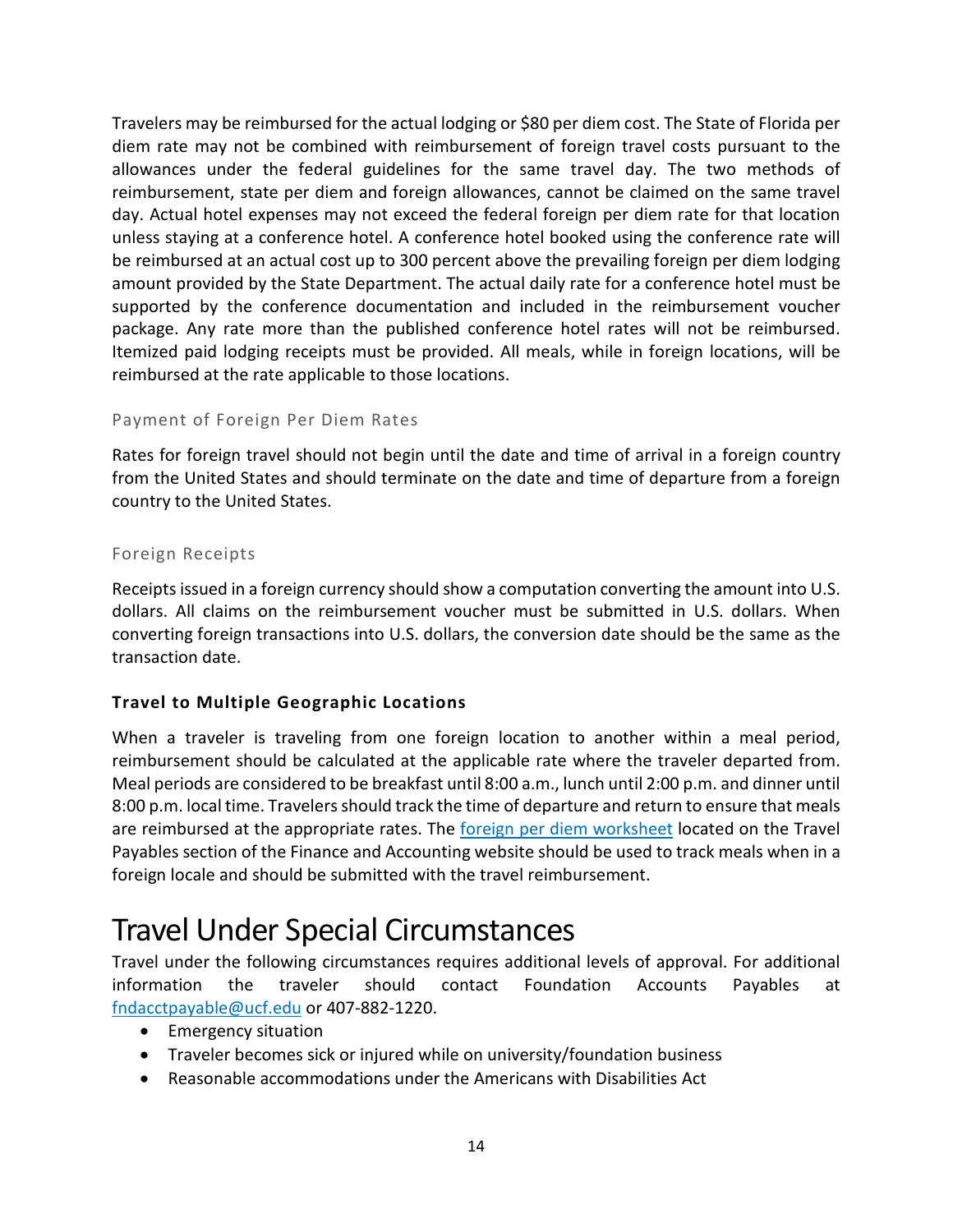# <span id="page-15-0"></span>**30 Day Rule**

Employee travel for more than thirty days to a single location requires approval from the provost or appropriate vice president.

# <span id="page-15-1"></span>Reimbursement of Travel Expenses

The Travel Reimbursement Request Form (TR) is the document used to reimburse travelers for expenses incurred while on official university/foundation business. The reimbursement form should include all expenses incurred in connection with the travel. Copies of conference or meeting agendas that include the dates and activities should also be provided. Reimbursements may not be made until after travel has been completed. Electronic TR packets can be submitted by emailin[g fndacctpayable@ucf.edu.](mailto:fndacctpayable@ucf.edu)

# <span id="page-15-2"></span>**Supplemental Reimbursement Request**

If after a reimbursement request has been paid, it is discovered that a reimbursement item(s) was omitted, a supplemental request may be submitted. To submit a supplemental request, the following steps need to be taken:

- (a) Write the words "Supplemental Voucher" across the top of the voucher.
- (b) Prepare the supplemental voucher with all the same basic information that was included on the original voucher. In the monetary columns, list only the charges that were not paid on the original voucher.
- (c) Attach a copy of the original voucher marked "For Reference Only."

# <span id="page-15-3"></span>Personal Travel

At times, travelers extend their travel beyond the period required to complete official university business. Travelers are not authorized to be reimbursed for expenses incurred beyond the time required to complete the official business of the university. The TR form should show "Personal" for the dates and times that the traveler was on personal business. If the airfare includes locations other than where official business was conducted, the traveler should reimburse the foundation for the personal portion of the airfare, if it was paid for using foundation funds. Travelers should be mindful that under IRS rules, if the personal portion of the travel is determined to be more than a minimal amount, a portion or all the travel costs could be taxable to the traveler. A business purpose for personal days must be substantiated with supporting documents. If a traveler has more than seven personal days on a trip, a completed copy of the Taxable Personal [Travel Form](https://fa.ucf.edu/travel-payables-forms/) should be submitted with the Travel Reimbursement Request. This form allows for an analysis of the taxability of personal travel expenses.

When seeking reimbursement for a trip that includes personal time, the traveler will only be reimbursed for the portion of the trip where he was on official university/foundation business. UCF/UCFF business should begin the day of or the day following the traveler's arrival at their destination.